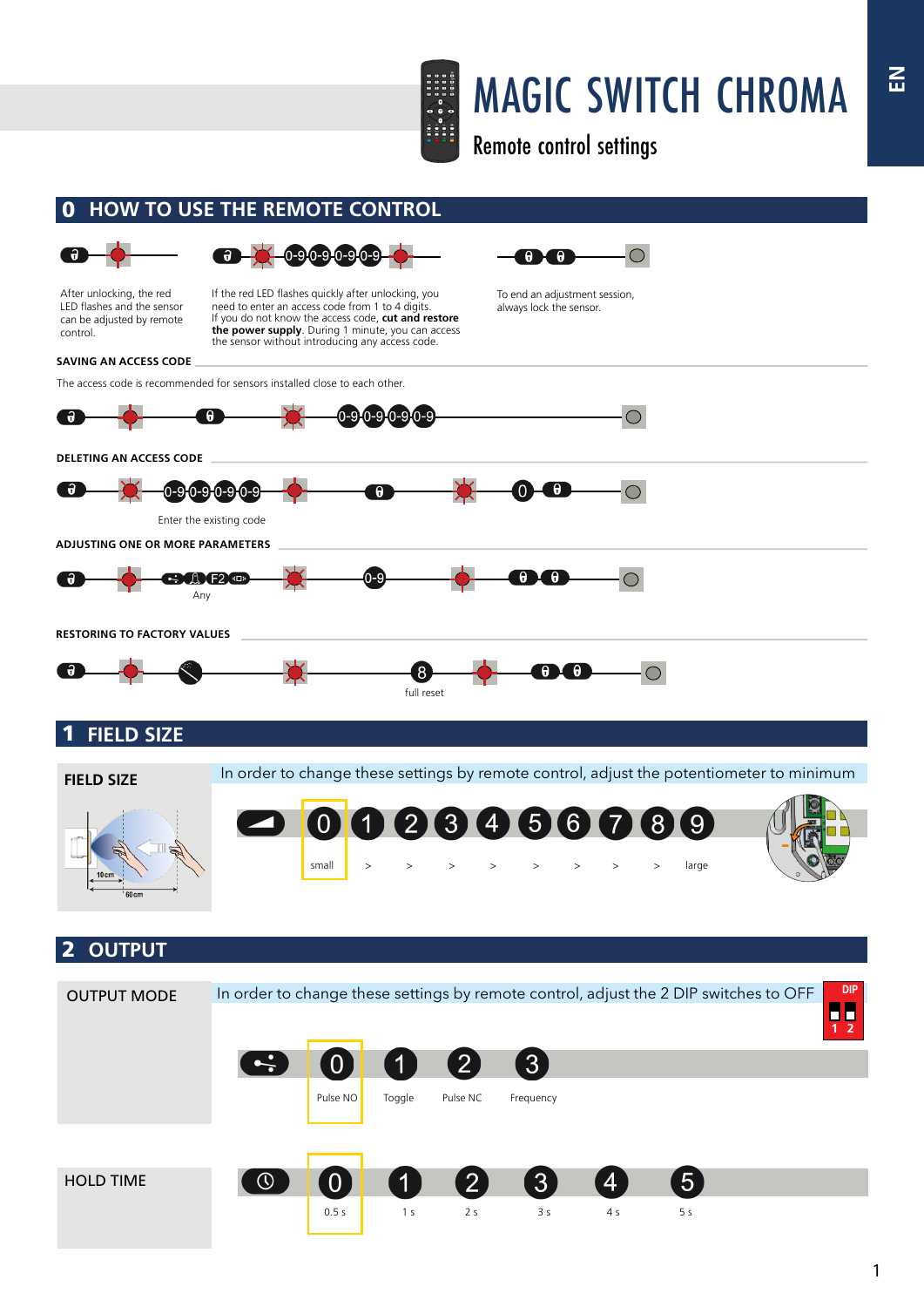3 **LED**



## 4 **AUDIO ALERT**



Factory value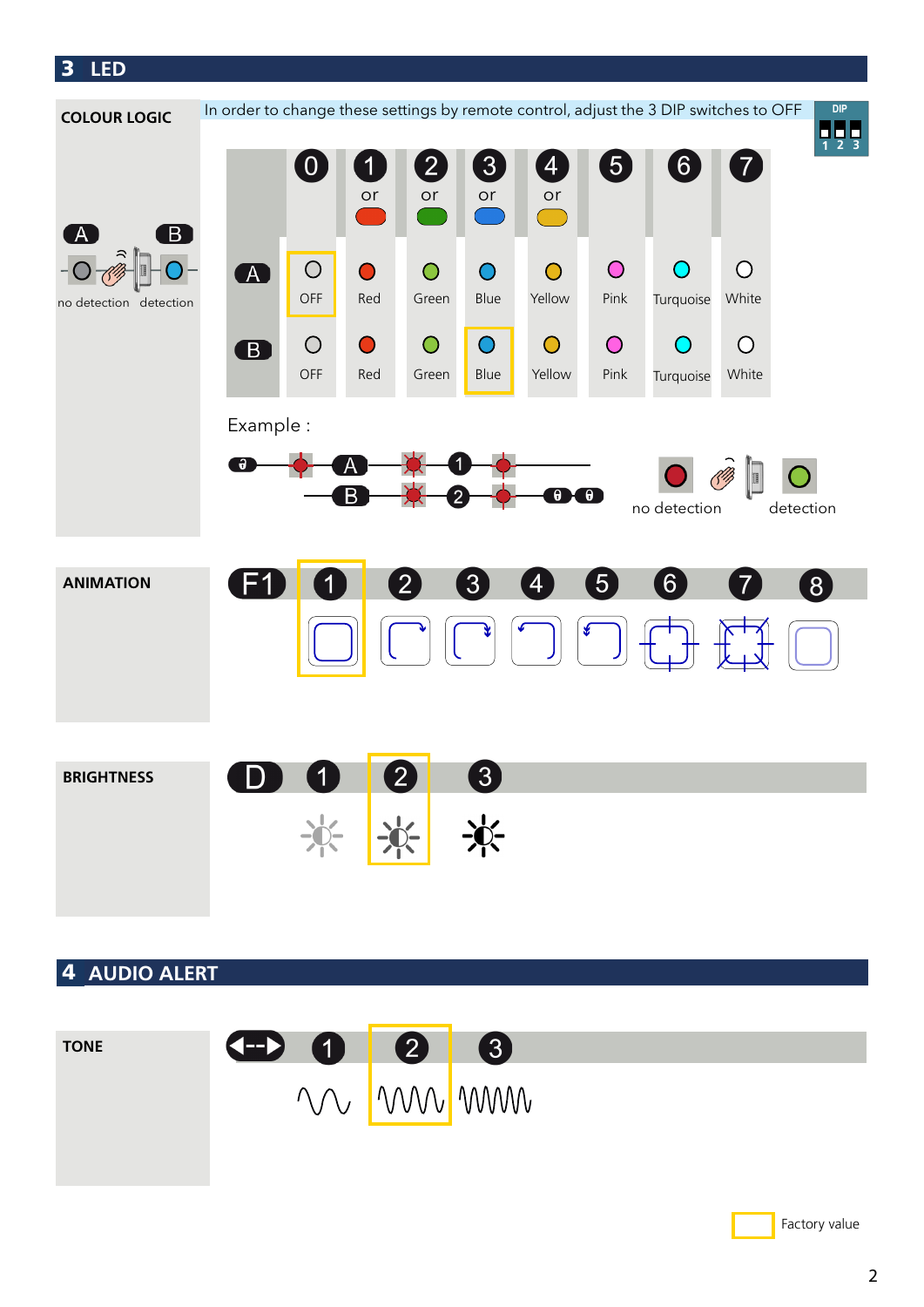

## 5 **CONTROL INPUT**

Visual and audible feedback when the control input is activated :